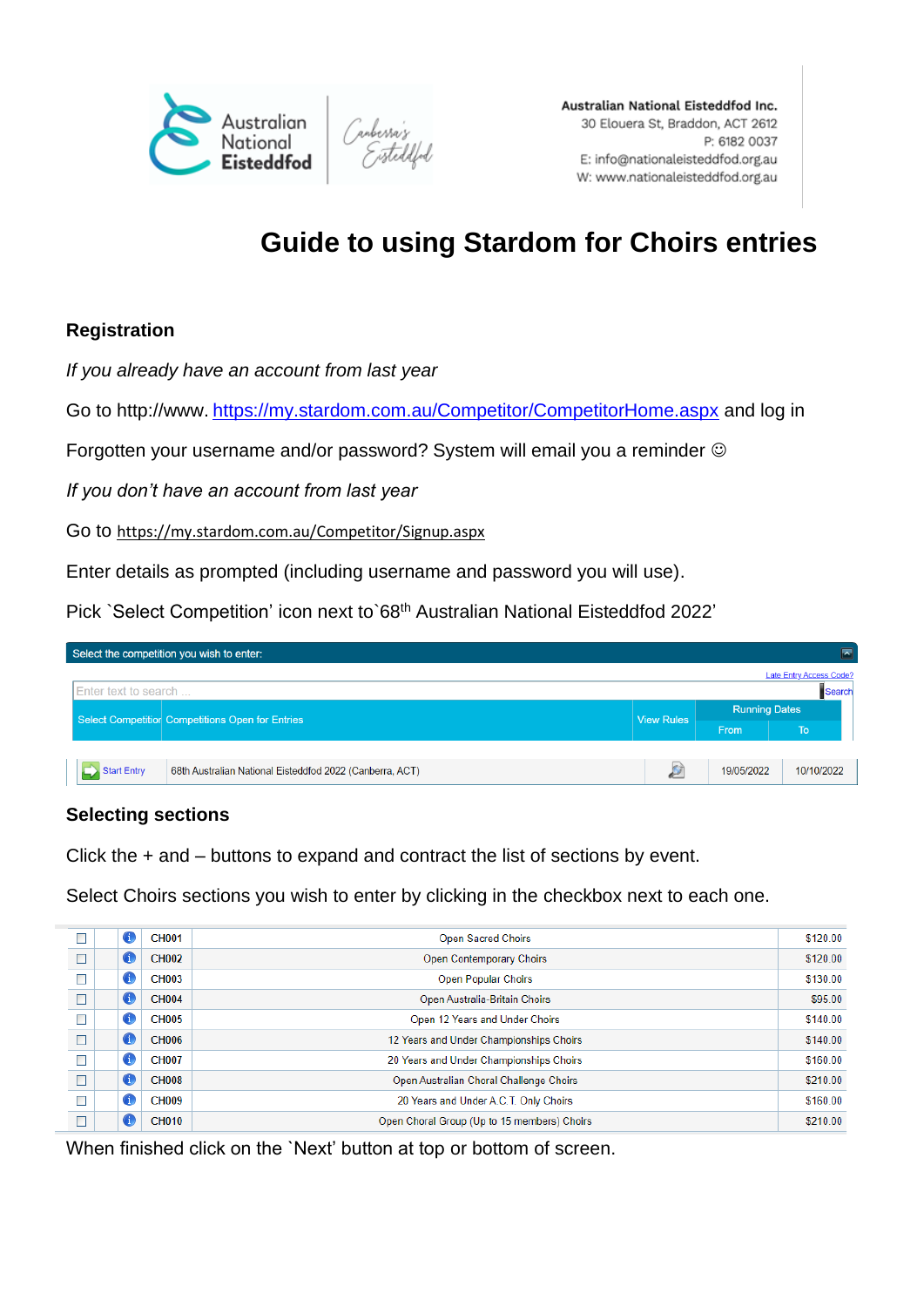# **Entering groups into sections**

Click on the `Add groups' button. Choose from existing list or select `Manage Groups' and `Add' to create a new group name.

| $\bullet$<br>CHH <sub>S1</sub><br>1. School-aged Choirs<br>High School Age Years 7 - 10 Choirs |        |                                                                                     |
|------------------------------------------------------------------------------------------------|--------|-------------------------------------------------------------------------------------|
| <b>Add Group(s)</b>                                                                            |        | No Competitors Entered                                                              |
|                                                                                                |        |                                                                                     |
| Select Competitor(s) to Add                                                                    |        | $\vert x \vert$                                                                     |
|                                                                                                |        |                                                                                     |
| CHHS1 - High School Age Years 7 - 10 Choirs                                                    |        |                                                                                     |
| Select Groups - press 'Add' button to allocate section entry.                                  |        | Section Notes <sup>0</sup>                                                          |
| Competitor grayed out are not within the defined age range for this section.                   |        | At least two contrasting own choice pieces.                                         |
| #<br><b>Name</b>                                                                               |        | Pieces not to be performed in any other<br>section. Each group will receive a Gold, |
| <b>Advanced Band</b><br>П                                                                      |        | Silver or Bronze attainment trophy.                                                 |
| <b>High School Choir</b><br>☑                                                                  |        |                                                                                     |
| Intermediate Band<br>П                                                                         |        |                                                                                     |
| П<br><b>Primary School Choir</b>                                                               |        |                                                                                     |
|                                                                                                |        |                                                                                     |
|                                                                                                |        |                                                                                     |
|                                                                                                |        |                                                                                     |
|                                                                                                |        |                                                                                     |
|                                                                                                |        |                                                                                     |
|                                                                                                |        |                                                                                     |
|                                                                                                |        |                                                                                     |
|                                                                                                |        |                                                                                     |
|                                                                                                |        |                                                                                     |
| Manage Groups<br>Add                                                                           | Cancel |                                                                                     |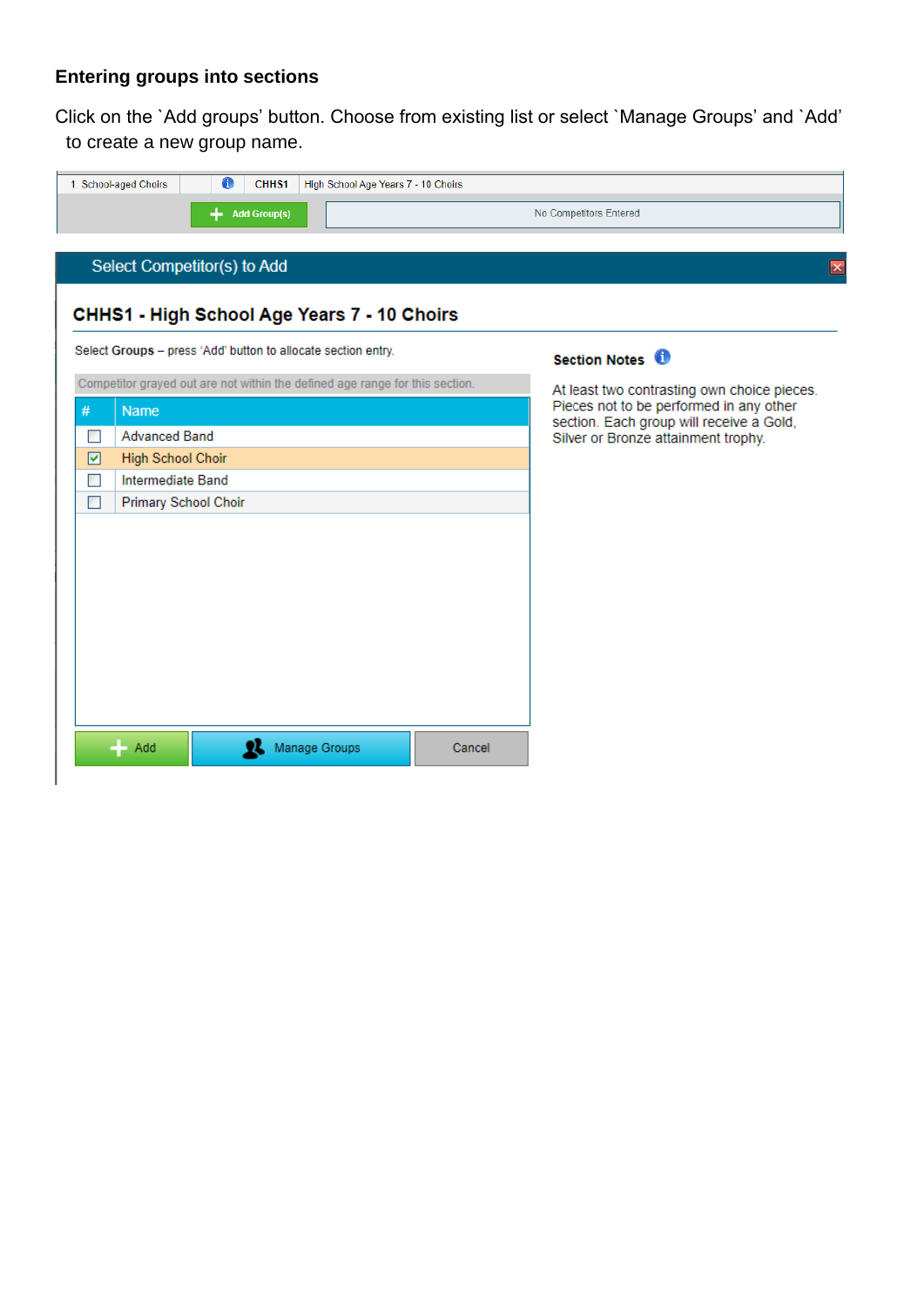Group will now show under the section.

|                                               | <b>Creating Entry for</b><br>68th Australian National Eisteddfod 2022 |                                     |                        | Exit<br>$Back$     | Next >                 |
|-----------------------------------------------|-----------------------------------------------------------------------|-------------------------------------|------------------------|--------------------|------------------------|
| <b>Choose Sections</b>                        | <b>Add Competitors</b>                                                | <b>Confirm Entry Details</b>        | <b>Purchase Extras</b> | <b>Disclaimers</b> | <b>Confirm Payment</b> |
|                                               |                                                                       |                                     |                        |                    |                        |
| Add competitors to events                     |                                                                       |                                     |                        |                    |                        |
| Add your Competitors to the selected Sections |                                                                       |                                     |                        |                    |                        |
| 1. School-aged Choirs                         | 0<br>CHH <sub>S1</sub>                                                | High School Age Years 7 - 10 Choirs |                        |                    |                        |

Repeat above process for all choirs.

When finished click on `Next' icon to move to next screen.

On next screen enter approximate number of singers in `group size' section on far right; repeat for all groups.



Select `Next' button.

Enter repertoire details for section as prompted (these can change for the event if necessary).

| Section: CHHS1 High School Age Years 7 - 10 Choirs - Time Limit: 10:00 |                          |                        |  |  |  |  |
|------------------------------------------------------------------------|--------------------------|------------------------|--|--|--|--|
| <b>High School Choir</b>                                               |                          |                        |  |  |  |  |
| Performance Item 1                                                     |                          |                        |  |  |  |  |
| Title                                                                  | Composer and/or Arranger | Duration (approximate) |  |  |  |  |
| Performance Item 2 [optional]                                          |                          |                        |  |  |  |  |
| Title                                                                  | Composer and/or Arranger | Duration (approximate) |  |  |  |  |
| Performance Item 3 [optional]                                          |                          |                        |  |  |  |  |
| Title                                                                  | Composer and/or Arranger | Duration (approximate) |  |  |  |  |
| Performance Item 4 [optional]                                          |                          |                        |  |  |  |  |
| Title                                                                  | Composer and/or Arranger | Duration (approximate) |  |  |  |  |

In the `Optional information' box provide any further information which may be of use, and select the `Next' button.

| <b>Optional Information</b><br>$\overline{\phantom{a}}$                                                                |                                                                                                                                              |  |  |  |
|------------------------------------------------------------------------------------------------------------------------|----------------------------------------------------------------------------------------------------------------------------------------------|--|--|--|
| <b>Enter Notes:</b><br>These notes will be visible to the Eisteddfod Administrator once you have completed your entry. | <b>Competitor Location:</b><br>Override the location that will be printed in the Eisteddfod's Competitor Program for this entry.<br>Canberra |  |  |  |
| <b>Exit</b><br>$<$ Back                                                                                                | Next >                                                                                                                                       |  |  |  |